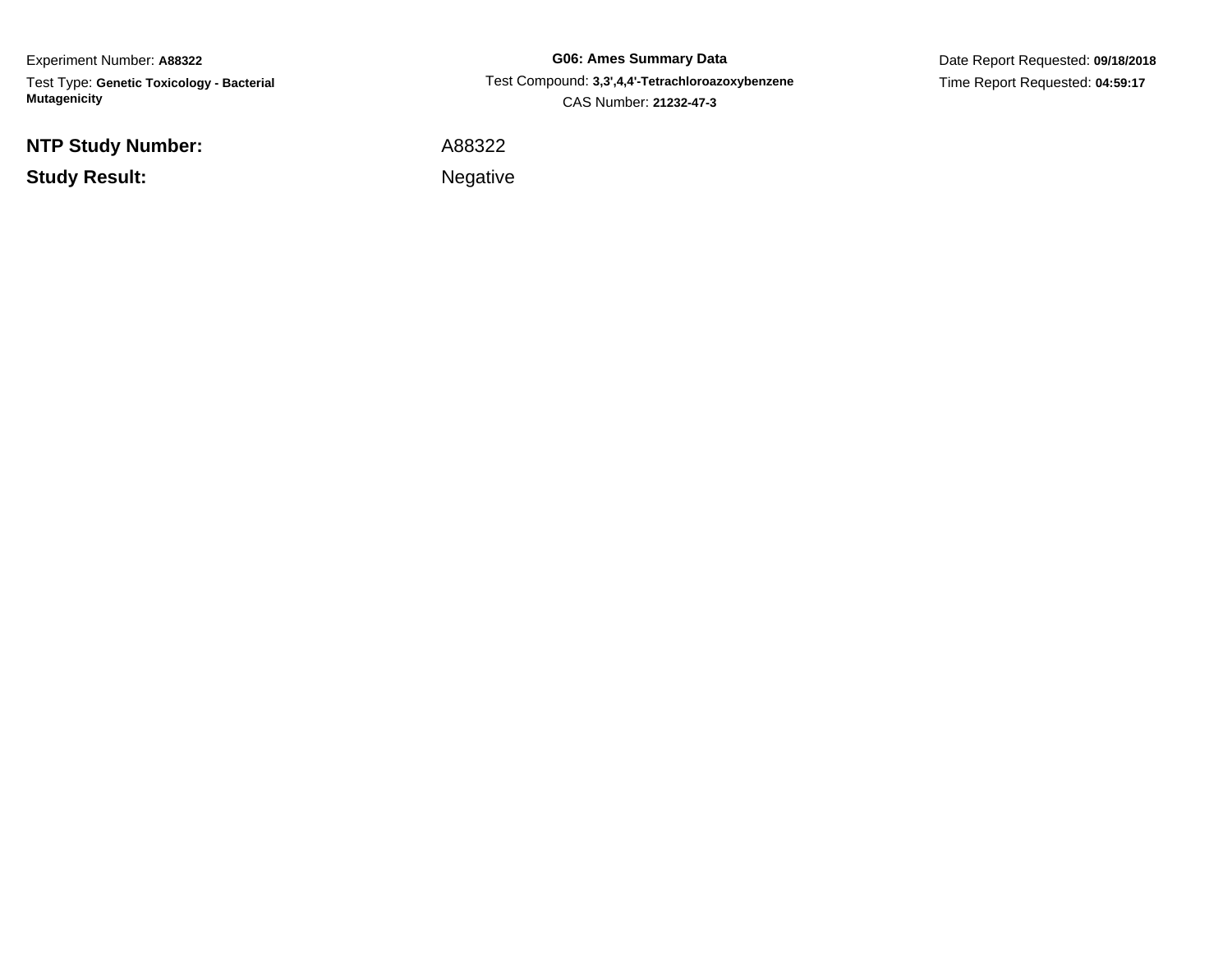### Experiment Number: **A88322**

Test Type: **Genetic Toxicology - Bacterial Mutagenicity**

## **G06: Ames Summary Data** Test Compound: **3,3',4,4'-Tetrachloroazoxybenzene**CAS Number: **21232-47-3**

Date Report Requested: **09/18/2018**Time Report Requested: **04:59:17**

| Strain: TA100                 |                   |                        |                              |  |
|-------------------------------|-------------------|------------------------|------------------------------|--|
| Dose (ug/Plate)               | <b>Without S9</b> | <b>With 30% Rat S9</b> | With 30% Hamster S9          |  |
| Vehicle Control <sup>1</sup>  | $101 \pm 5.3$     | $114 \pm 11.7$         | $93 \pm 4.2$                 |  |
| 100.0                         | $75 \pm 6.1$      | $123 \pm 9.4^p$        | $97 \pm 14.9^p$              |  |
| 333.0                         | $78 \pm 3.3$      | $106 \pm 6.1^p$        | $83 \pm 3.2^p$               |  |
| 1000.0                        | $81 \pm 2.9$      | $112 \pm 13.1^p$       | 92 ± 4.7 <sup><i>p</i></sup> |  |
| 3333.0                        | $80 \pm 3.0^p$    | $114 \pm 5.7^p$        | 90 ± 2.5 <sup><i>p</i></sup> |  |
| 10000.0                       | $80 \pm 1.7^p$    | $107 \pm 14.0^p$       | $85 \pm 5.1^p$               |  |
| <b>Trial Summary</b>          | Negative          | Negative               | Negative                     |  |
| Positive Control <sup>2</sup> |                   |                        | $779 \pm 4.5$                |  |
| Positive Control <sup>3</sup> | $456 \pm 26.4$    |                        |                              |  |
| Positive Control <sup>4</sup> |                   | $520 \pm 4.4$          |                              |  |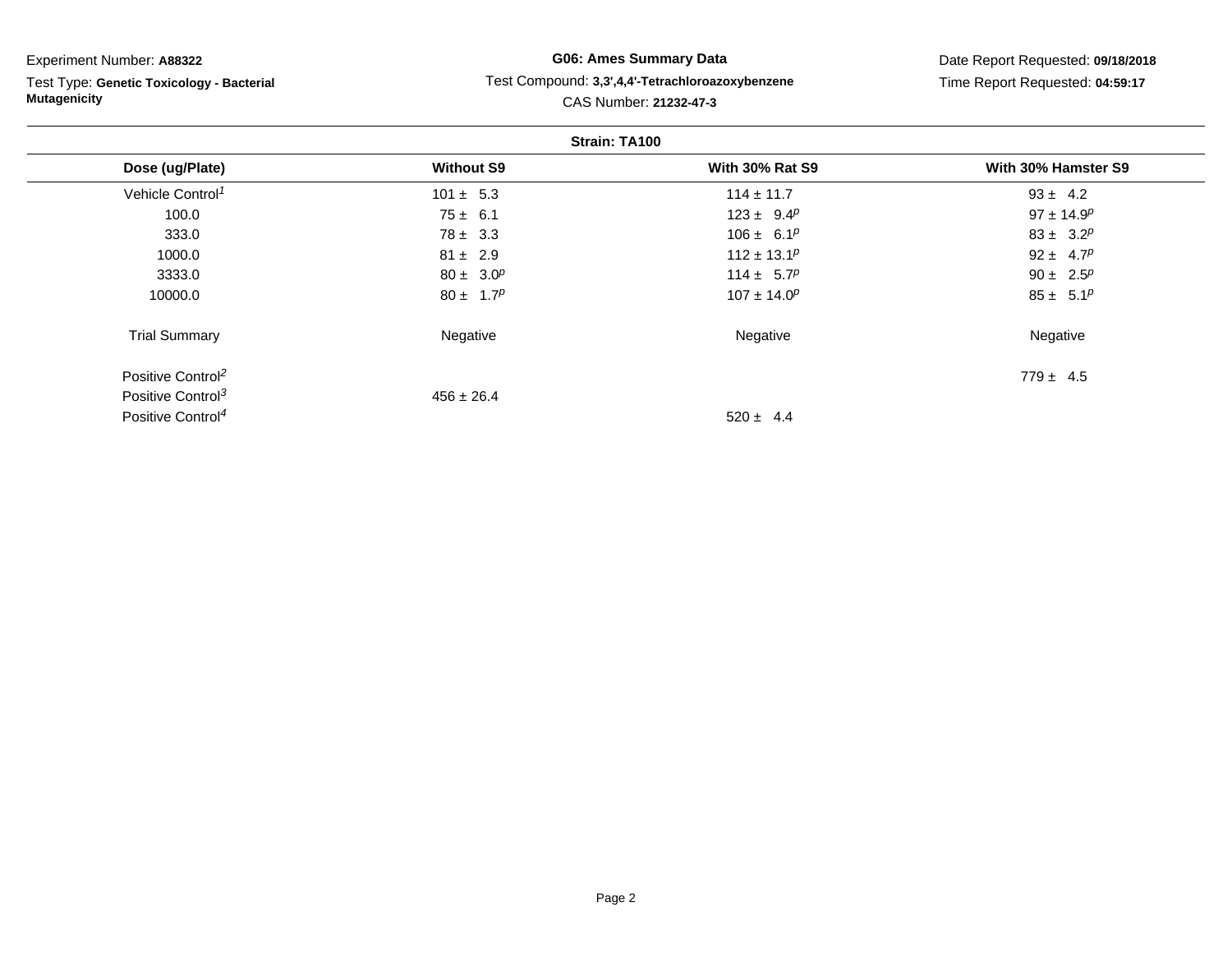Experiment Number: **A88322**

Test Type: **Genetic Toxicology - Bacterial Mutagenicity**

## **G06: Ames Summary Data** Test Compound: **3,3',4,4'-Tetrachloroazoxybenzene**CAS Number: **21232-47-3**

Date Report Requested: **09/18/2018**Time Report Requested: **04:59:17**

|                               |                   | Strain: TA1535         |                     |
|-------------------------------|-------------------|------------------------|---------------------|
| Dose (ug/Plate)               | <b>Without S9</b> | <b>With 30% Rat S9</b> | With 30% Hamster S9 |
| Vehicle Control <sup>1</sup>  | $14 \pm 2.8$      | $18 \pm 2.3$           | $20 \pm 6.5$        |
| 100.0                         | $12 \pm 2.9$      | $22 \pm 2.8$           | $13 \pm 2.7$        |
| 333.0                         | $11 \pm 0.9$      | $19 \pm 0.6$           | $17 \pm 4.2$        |
| 1000.0                        | $10 \pm 2.7$      | $18 \pm 1.7$           | $20 \pm 4.5$        |
| 3333.0                        | $9 \pm 3.1^p$     | $16 \pm 3.4^p$         | $19 \pm 4.2^p$      |
| 10000.0                       | $11 \pm 3.8^p$    | $23 \pm 3.3^p$         | $19 \pm 1.2^p$      |
| <b>Trial Summary</b>          | Negative          | Negative               | Negative            |
| Positive Control <sup>2</sup> |                   | $51 \pm 0.6$           | $396 \pm 45.1$      |
| Positive Control <sup>3</sup> | $538 \pm 6.1$     |                        |                     |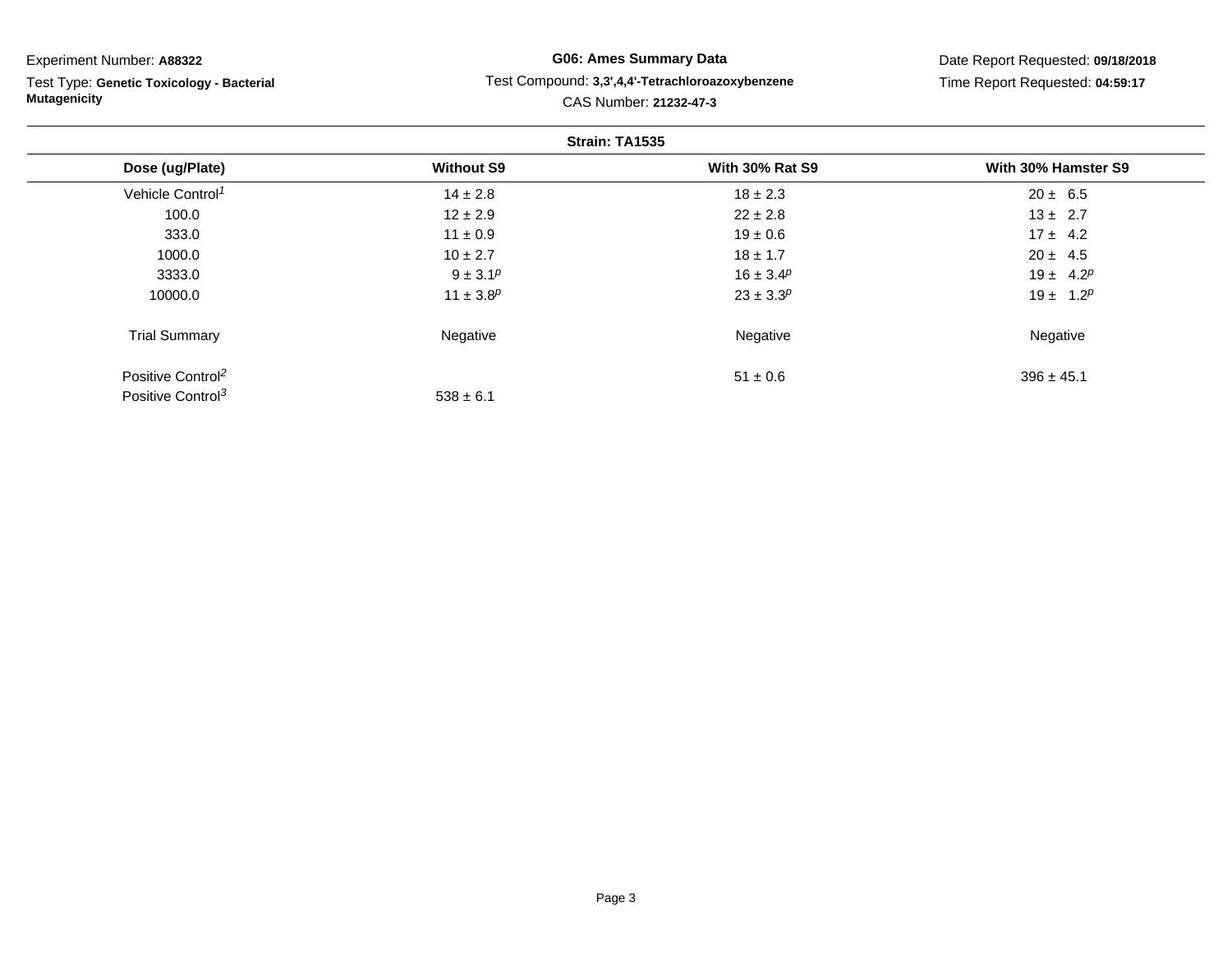### Experiment Number: **A88322**

Test Type: **Genetic Toxicology - Bacterial Mutagenicity**

## **G06: Ames Summary Data** Test Compound: **3,3',4,4'-Tetrachloroazoxybenzene**CAS Number: **21232-47-3**

Date Report Requested: **09/18/2018**Time Report Requested: **04:59:17**

|                               |                   | <b>Strain: TA97</b>    |                     |
|-------------------------------|-------------------|------------------------|---------------------|
| Dose (ug/Plate)               | <b>Without S9</b> | <b>With 30% Rat S9</b> | With 30% Hamster S9 |
| Vehicle Control <sup>1</sup>  | $89 \pm 4.7$      | $200 \pm 3.4$          | $150 \pm 11.7$      |
| 100.0                         | $92 \pm 8.5$      | $219 \pm 14.5$         | $159 \pm 2.8$       |
| 333.0                         | $88 \pm 3.2$      | $211 \pm 23.6$         | $160 \pm 13.1$      |
| 1000.0                        | $75 \pm 2.6$      | $232 \pm 9.1$          | $148 \pm 18.3$      |
| 3333.0                        | $85 \pm 5.0^p$    | $210 \pm 4.2^p$        | $169 \pm 13.7^p$    |
| 10000.0                       | $73 \pm 3.2^p$    | $213 \pm 2.3^p$        | $162 \pm 11.9^p$    |
| <b>Trial Summary</b>          | Negative          | Negative               | Negative            |
| Positive Control <sup>2</sup> |                   |                        | $815 \pm 48.5$      |
| Positive Control <sup>4</sup> |                   | $520 \pm 31.0$         |                     |
| Positive Control <sup>5</sup> | $253 \pm 11.3$    |                        |                     |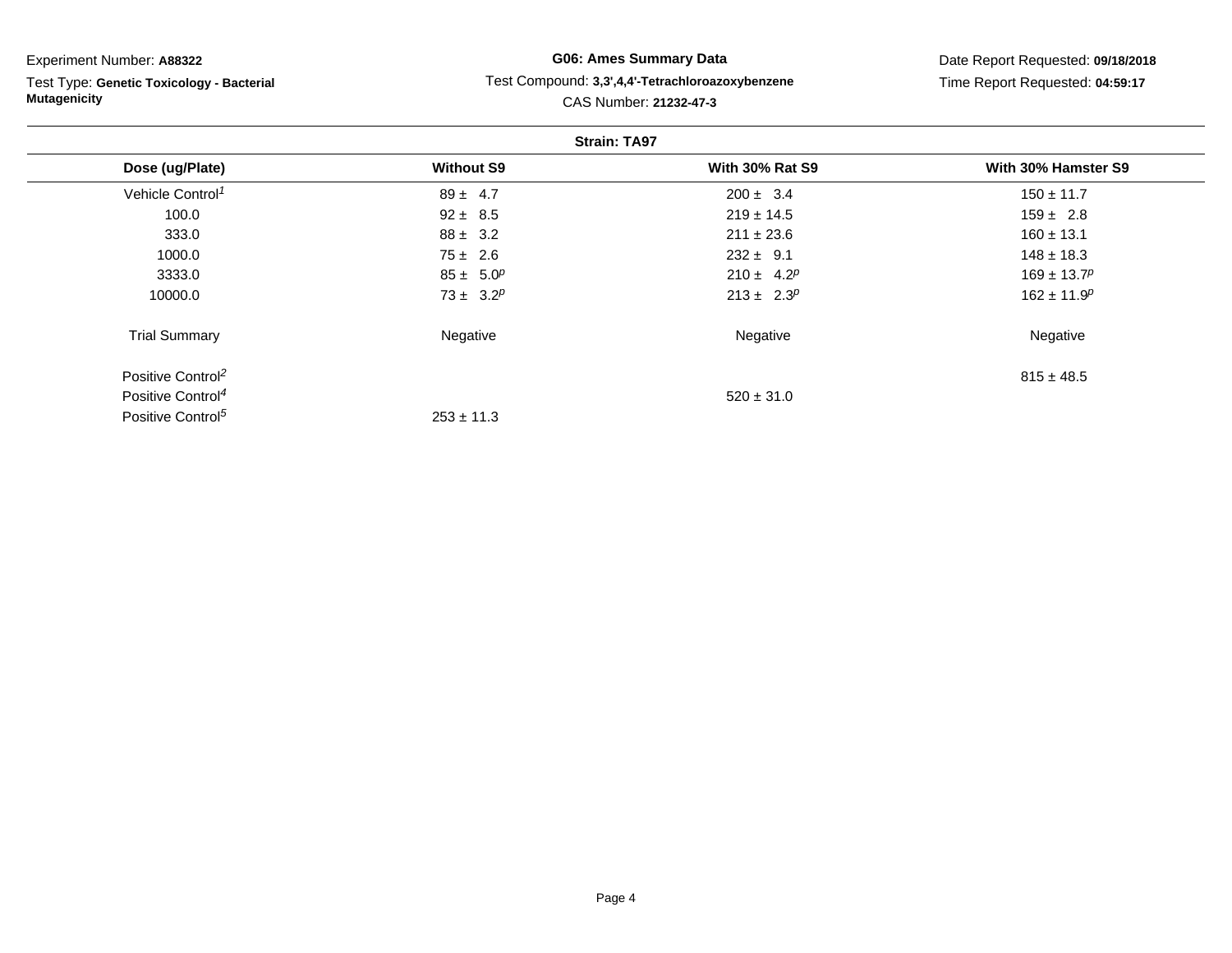| Experiment Number: A88322                                        |                   | <b>G06: Ames Summary Data</b>                    | Date Report Requested: 09/18/2018 |                           |  |  |  |  |
|------------------------------------------------------------------|-------------------|--------------------------------------------------|-----------------------------------|---------------------------|--|--|--|--|
| Test Type: Genetic Toxicology - Bacterial<br><b>Mutagenicity</b> |                   | Test Compound: 3,3',4,4'-Tetrachloroazoxybenzene | Time Report Requested: 04:59:17   |                           |  |  |  |  |
|                                                                  |                   | CAS Number: 21232-47-3                           |                                   |                           |  |  |  |  |
| <b>Strain: TA98</b>                                              |                   |                                                  |                                   |                           |  |  |  |  |
| Dose (ug/Plate)                                                  | <b>Without S9</b> | <b>Without S9</b>                                | <b>With 30% Rat S9</b>            | With 30% Hamster S9       |  |  |  |  |
| Vehicle Control <sup>1</sup>                                     | $21 \pm 2.9$      | $31 \pm 3.1$                                     | $31 \pm 2.6$                      | $41 \pm 4.7$              |  |  |  |  |
| 100.0                                                            | $22 \pm 3.8^p$    | $34 \pm 3.5$                                     | $33 \pm 3.2^p$                    | $39 \pm 2.5^p$            |  |  |  |  |
| 333.0                                                            | $19 \pm 0.9^p$    | $24 \pm 1.5$                                     | $34 \pm 4.5^p$                    | $38 \pm 2.8$ <sup>p</sup> |  |  |  |  |
| 1000.0                                                           | $22 \pm 2.7^p$    | $30 \pm 1.3$                                     | $32 \pm 1.5^p$                    | $32 \pm 6.7^p$            |  |  |  |  |
| 3333.0                                                           | $21 \pm 0.3^p$    | $35 \pm 3.8$                                     | $37 \pm 2.3^p$                    | $31 \pm 3.0^p$            |  |  |  |  |
| 10000.0                                                          | $34 \pm 2.7^p$    | $34 \pm 2.7$                                     | $35 \pm 0.7^p$                    | $31 \pm 2.3^p$            |  |  |  |  |
| <b>Trial Summary</b>                                             | Negative          | Negative                                         | Negative                          | Negative                  |  |  |  |  |
| Positive Control <sup>6</sup>                                    | $148 \pm 24.8$    | $153 \pm 9.7$                                    |                                   |                           |  |  |  |  |
| Positive Control <sup>2</sup>                                    |                   |                                                  | $224 \pm 5.0$                     | $887 \pm 3.9$             |  |  |  |  |